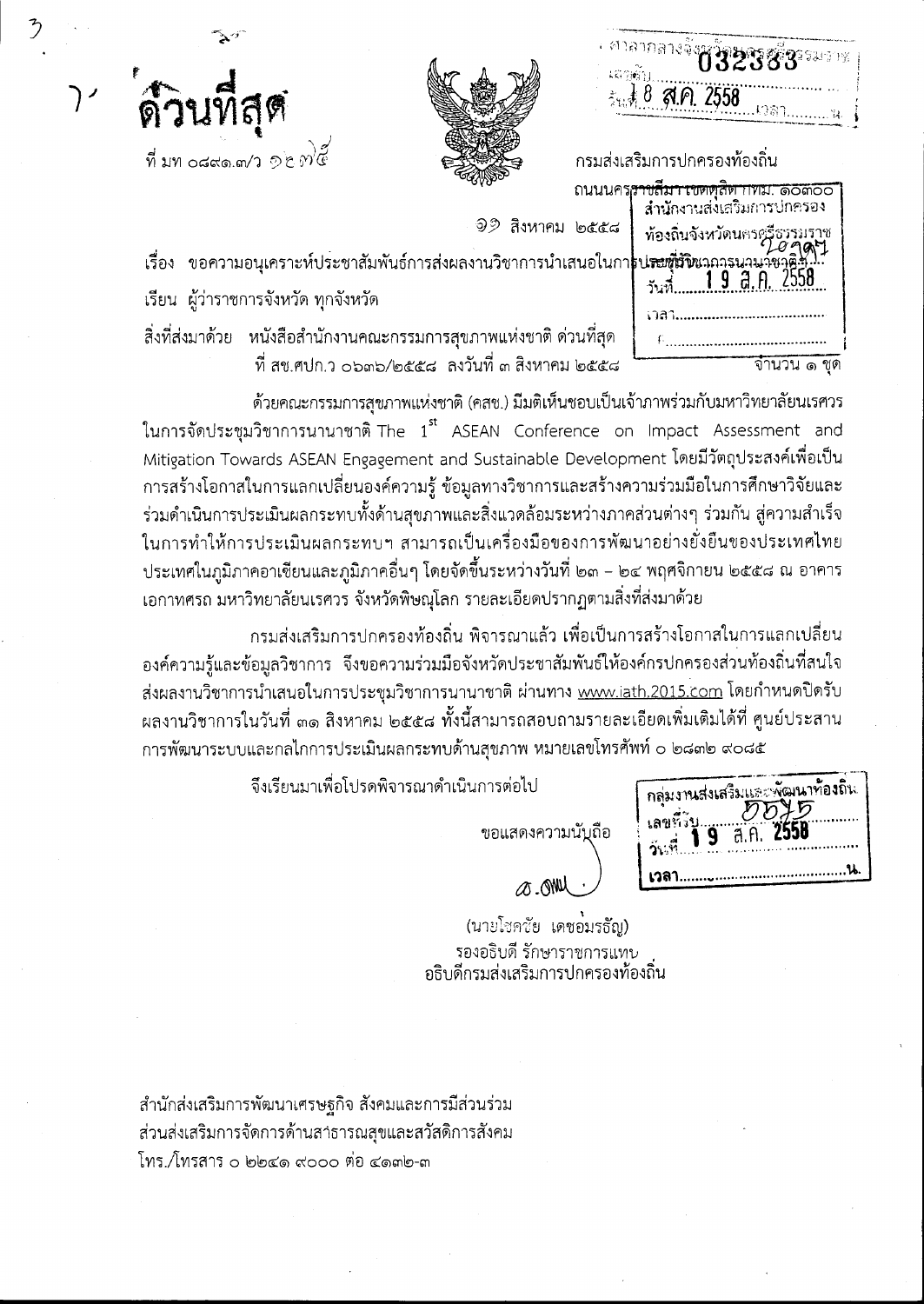|         | きちょか よう  |                                    |  |  |
|---------|----------|------------------------------------|--|--|
|         |          |                                    |  |  |
| כותשה:  |          | ตรมส่งเสริมธารปกครองเอื้อง<br>53Y1 |  |  |
|         |          | สำนัติ์จานคณะกรรมการสุ่ขภาพแห่งชา  |  |  |
| สิงหาคม | ්ගේ දේශී | 22 P                               |  |  |

เรื่อง ขอความอนุเคราะห์ประชาสัมพันธ์การส่งผลงานวิชาการนำเสนอในการประชุมวิชาการนานาชาติฯ

อธิบดีกรมส่งเสริมการปกครองส่วนท้องถิ่น เรียน

์ด่วนทิ

ที่ สช. ศปก. ว ๐๖๓๖ / ๒๕๕๘

สิ่งที่ส่งมาด้วย เอกสารเชิญชวนส่งผลงานวิชาการในการประชุมวิชาการนานาชาติ The 1st ASEAN Conference on Impact Assessment and Mitigation: Towards ASEAN Engagement and Sustainable  $D$ evelopment  $^{3}$   $\sim$  2.1  $\leq$ 

 $\sum_{\text{WZ}}$ 

~l1J~flru~flT~1Jm~?!"llJl1~bb'Vi\l'lll~ (fl?!'ll.) lJlil1J~b ~'U'll€ltJb'U'Ub:il\f11~~J1Jn'U1JvJ~i4'y~~m~b*~~J~'* R, <sup>2558</sup> .. <sup>f</sup> ในการจัดประชุมวิชาการนานาชาติ The 1 $^{\rm st}$  ASEAN Conference on Impact Assessment and Miti $_{\rm gal}^{\rm in}$ Towards  $_{\rm acc}$ ASEAN Engagement and Sustainable Development โดยมีวัตถุประสงค์เพื่อเป็นการสร้างโอกาส ในการแลกเปลี่ยนองค์ความรู้ ข้อมูลทางวิชาการและสร้างความร่วมมือในการศึกษาวิจัยและร่วมดำเนินการประเมินผล กระทบทั้งด้านสุขภาพและสิ่งแวดล้อมระหว่างภาคส่วนต่างๆ ร่วมกัน สู่ความสำเร็จในการทำให้การประเมินผล กระทบฯ สามารถเป็นเครื่องมือของการพัฒนาอย่างยังยืนของทั้งประเทศไทย ประเทศในภูมิภาคอาเซียนและ ภูมิภาคอื่นๆ ได้อย่างแท้จริง โดยการประชุมดังกล่าวจะจัดขึ้น ระหว่างวันที่ ๒๓-๒๕ พฤศจิกายน ๒๕๕๘ ณ อาคาร เอกาทศรถ มหาวทยาลัยนเรศวร จังหวัดพิษณุโลก และคาดว่าจะมีผู้เข้าร่วมประชุมประมาณ ๔๐๐ คน

ในการนี้ สำนักงานคณะกรรมการสุขภาพแห่งชาติ(สช.) ในฐานะเลขานุการในการจัดประชุมฯ ขอความอนุเคราะห์จากท่านในการประชาสัมพันธ์การส่งผลงานวิชาการเพื่อนำเสนอในการประชุมวิชาการนานาชาติ The  $1^{\text{st}}$  ASEAN Conference ผ่านทาง <u>www.iath2015.com</u> แก่บุคลากรในหน่วยงานของท่าน ดังรายละเอียด ตามสงทสงมาดวยพรอมน ทงน มกาหนดปดรบผลงานวิชาการในวันที ๓๑ สิงหาคม ๒๕๕๘ และผู้ที่ได้รับการพิจารณ ให้นำเสนอผลงานวิชาการ จะได้รับการยกเว้นค่าลงทะเบียน

จึงเรียนมาเพื่อโปรดพิจารณาประชาสัมพันธ์แก่บุคลากรในหน่วยงานของท่านต่อไปด้วย จะเป็น

พระคุณ

ขอแสดงความนับถือ

สส**ส**. <u>เลขรับ.........18.18</u> วับที่ ~·1l:11 .

 $\mathcal{A}_{\text{uvw}}$ 

(นางกรรณิการ์ บรรเทิงจิตร)

รองเลขาธิการคณะกรรมการสุขภาพแห่งชาติ ปฏิบัติหน้าที่แทนเลขาธิการคณะกรรมการสุขภาพแห่งชาติ

ศูนย์ประสานการพัฒนาระบบและกลไกการประเมินผลกระทบด้านสุขภาพ (ศปก.)

โทร ๐ ๒๘๓๒ ๙๐๘๕ โทรสาร ๐ ๒๘๓๒ ๙๐๐๑-๒

r1l1.rn.mlAf1.-I:nSSHmSi'Jumwllti~ljlCi tfH !!1 OlAlS?jumWJlK~~lC'i*c.c./!!1€lC* r1.C1:)lHHrl*.,c£* H0 *c£* C'J.C1t'llClU5rY O.J~O~ D.HHm{S ""000 National Health Commission Office Floor 3, National Health Building 88/39 Tiwanon 14 Rd., Mueang District, Nonthaburi 11000 Thailand Tel. +66-2832-9000 Fax. +66-2832-9001 www.nationalhealth.or.th E-mail: nationalhealth@nationalhealth.or.th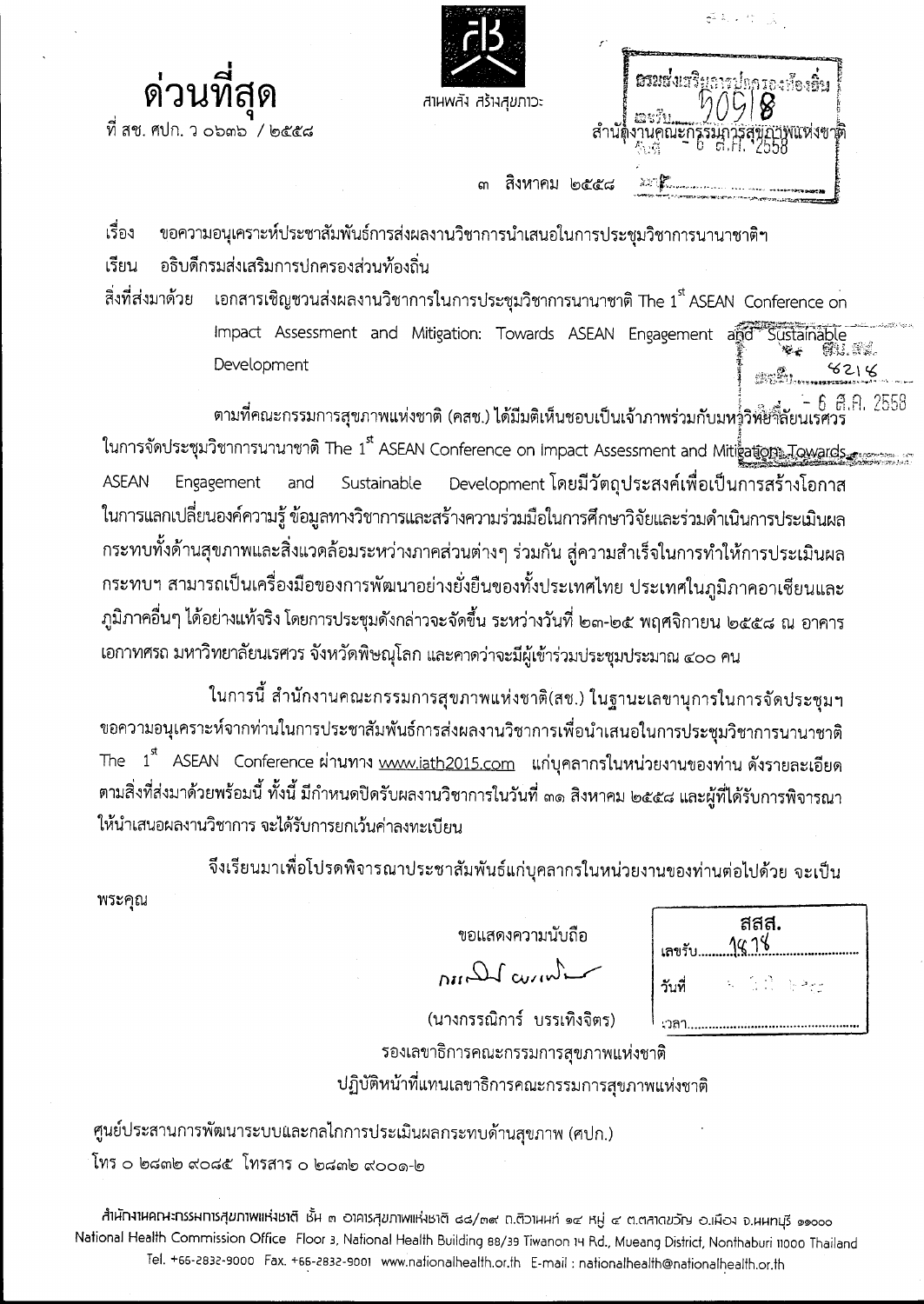## **Call for Oral/Poster Presentation**



## **1. Concept and Reasons**

The national development, in accordance with the national economic and social development plan that focuses on an industrial sector as a major for economic growth, results in an increase of national income and income per head of the population as well as urbanization. The development of basic public utilities which is to support the industry sector and daily life is expanded. The economic led growth development has not led to positive results only but also to negative changes in natural resources, environment, society and health of the people. The question has been raised whether this kind of development has resulted in better quality of life for the population.

The previous development of technology based heavy industries and basic industries such as mining are the driving force for the national economy. Despite of benefits gained from the use of natural resources, a threat for environment, society and health as well as a conflict between private sectors and local community have taken place and grown more serious. These threats have happened prior to project implementation, during project implementation and project termination. The monitoring and mitigation system still need to be improved. Land management and rehabilitation, in case of environmental contamination found, need to have measures.

In the above-mentioned situation, Thailand has applied a concept of Impact Assessment (IA) to Environment and Health Impact Assessment (EHIA) and Environment Impact Assessment (EIA) as stipulated in the Enhancement of Conservation of National Environmental Quality Act (1992) as well as Health Impact Assessment as stipulated in the National Health Act (2007). EHIA and EIA are employed for approval of government owned projects and private owned projects, whereas HIA are employed to create policy options for healthy society and to build collective learning.

However, Thailand has been amidst globalization in which economic cooperation between countries is common. With numerous advantages of economic cooperation, it can have trans-boundary negative impacts on natural resources, environment, society, health and ways of living in return. Meanwhile, ASEAN member states have had abundant cooperation in particular to economy.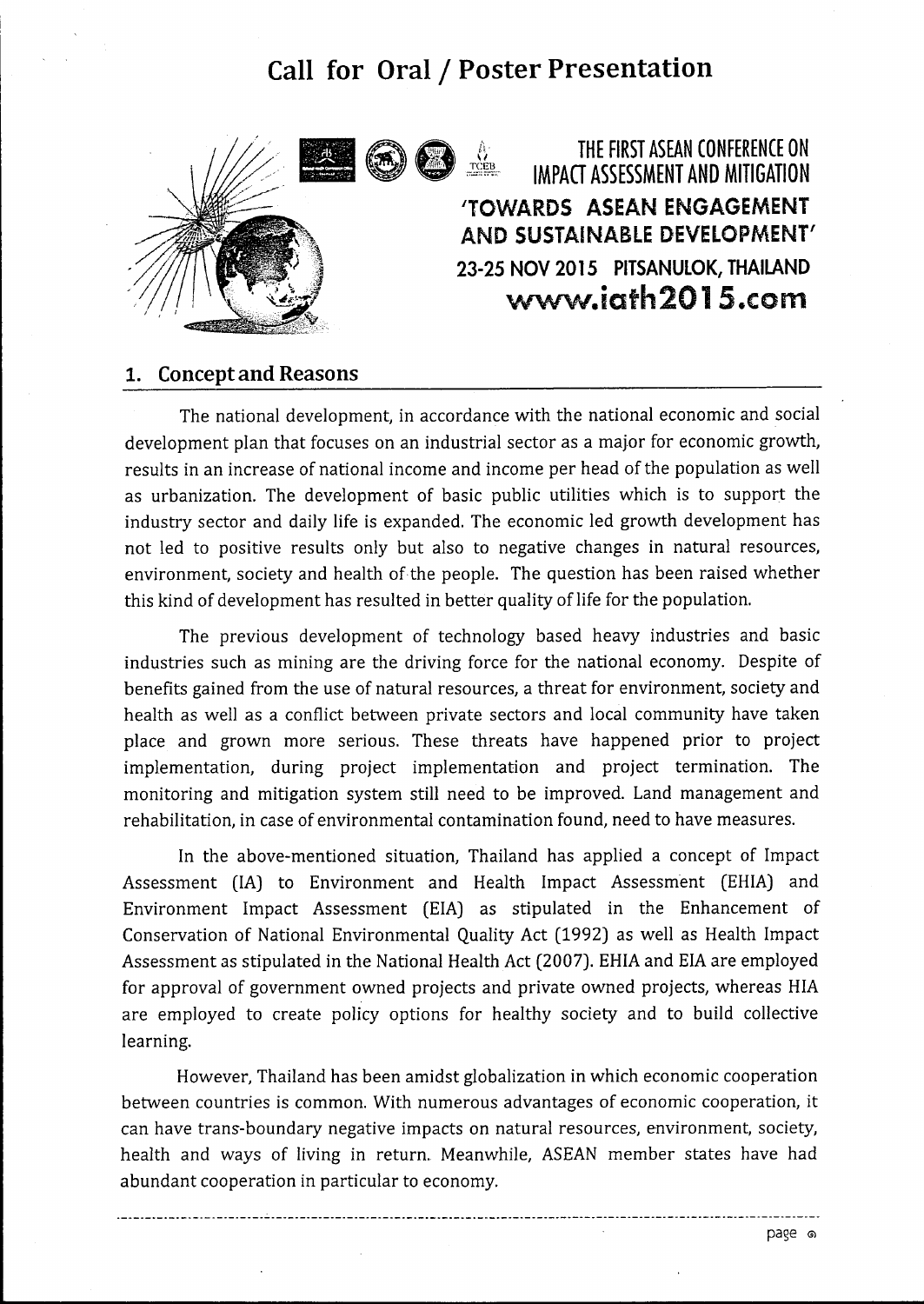And an initiation idea of HIA movement in ASEAN came from Chiang Mai Declaration on Health Impact Assessment for the development of healthy societies in Asia Pacific Region was proposed by 2008 Asia and Pacific Regional Health Impact Assessment Conference Organizing Committee and held on 24 April 2009 at Chiang Mai, Thailand. This Declaration commit to set up a working group which consists of experts in the field of HIA to attain to establish a body of knowledge, share studies and technical documents and support capacity building on HIA for all stakeholders through regional workshops and seminars.

In October 2009, the National Heath Commission Office, Thailand (NHCO) held the HIA expert network meeting drafted recommendation paper to the ASCC Council entitled "HIA: A Tool to Achieve the Maximum Benefit of the Healthy ASEAN People" at Nakhon Pathom, Thailand.

This paper refer to the Blueprint of ASEAN Socio-Cultural Community Blueprint (2009 -2015) that committed to enhancing the well-being and the livelihood of the people of ASEAN through alleviating poverty, ensuring social welfare and protection, building a safe secure and drug free environment, enhancing disaster resilience and addressing health development concerns." and also refer to the sub-section B4 that committed to access to Healthcare and Promotion of Healthy Lifestyles, and Action V its mention to access to healthcare and promotion of healthy lifestyle encourages the enhance of awareness on the impact of regional/global trade policies and economic integration on health and develop possible strategies to mitigate their negative impacts through regional workshops and seminars, advocacy, sharing of studies and technical documents.

In December 2009, the NHCO proposed this paper to 5th Senior Officials Meeting on Health Development (SOMHD) Meeting in Kuala Lumpur, Malaysia and then after that gather comments from ASEAN members. And In February 2010, Member States agreed on the principle of development of HIA in ASEAN with minor modifications and integration of HIA within the Strategic Environmental Assessment.

In July 2011, the 6th SOMHD Meeting in Naypyitaw, Myanmar conclude that Thailand to lead the initiative as well as implementation of HIA and report it to SOMHD and all Member States will nominate focal point for HIA and Thailand will develop the TOR and framework of HIA and further share and discuss it to the HIA focal point.

According to the 6th SOMHD Meeting The Health Impact Assessment Commission, appointed by the National Health Commission, held the 1st HIA for ASEAN Workshop "Understanding Health Impact Assessment (HIA): A Foundation for the Wellbeing of the ASEAN Community" on 13 - 14 of February 2012 in Phuket, Thailand and reported in SOMDH 7th at CEBU, Philippine.

The 7th SOMHD endorsed the terms of reference and the framework for ASEAN Focal Point on HIA. And Thailand was assigned by SOMHD to be a lead country to coordinate HIA Focal Points in ASEAN countries to develop the TOR and its framework

page b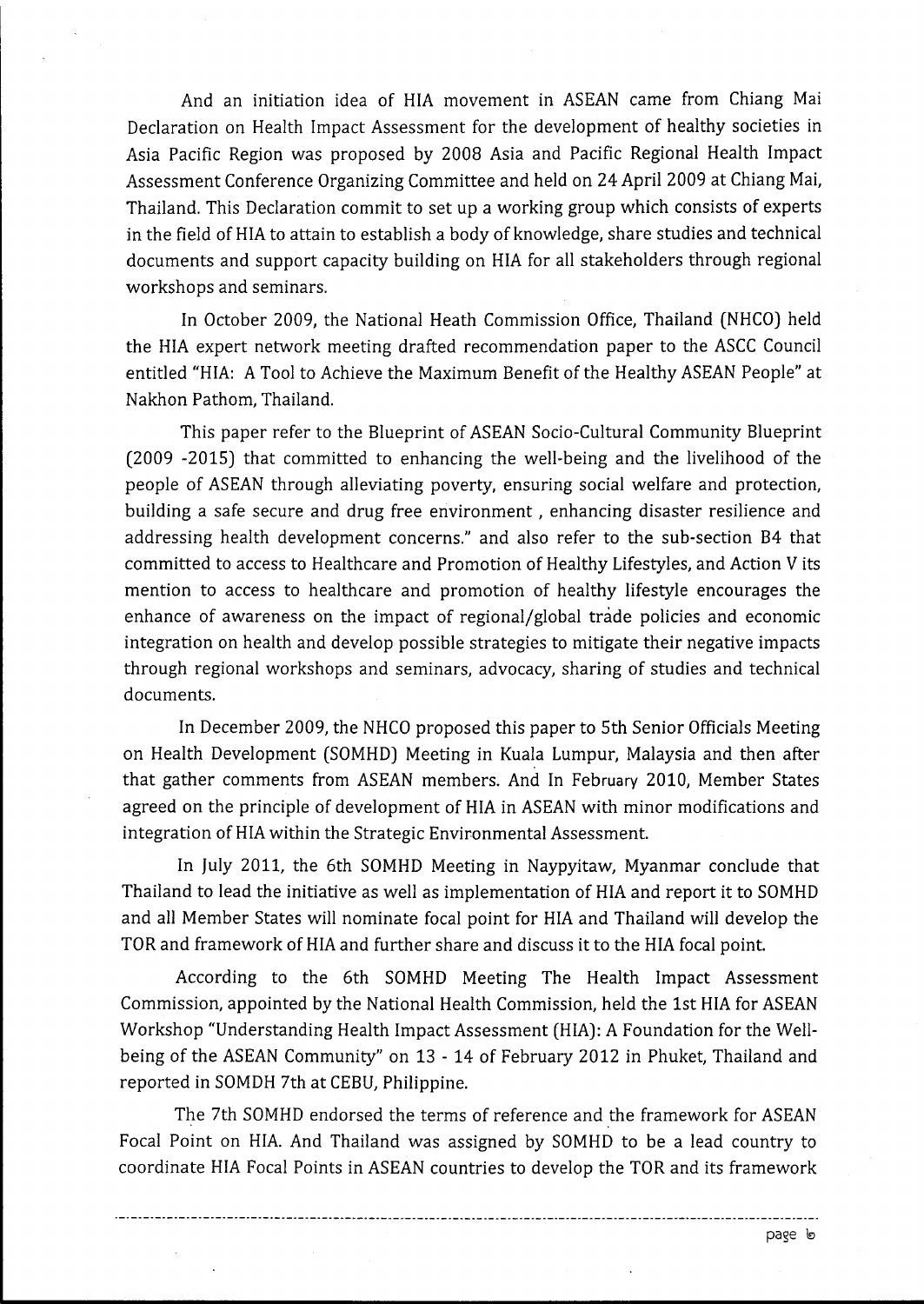and to have a 2nd workshop in 2012 that have objectives to set the work plan and develop the framework for ASEAN Joint Report on HIA, Climate Change and Disaster Management.

According to the 7th SOMHD, The Health Impact Assessment Commission held the 2nd Workshop of ASEAN Focal Point on HIA (AFPHIA) "Constructing a Caring and Sharing Community: Roles of HIA" October 4 - 6, 2012 in Bangkok, Thailand and reported to the 8<sup>th</sup> SOMHD.

The 8th SOMHD was held on 26-29 August 2013, endorsed the achievement of the 2nd Workshop of ASEAN Focal Point on HIA (AFPHIA) and postponed the next meeting of AFPHIA tentatively to be held in Thailand, December 2013 due to domestic political dynamic in Thailand

In the above-mentioned HIA movement in ASEAN, Thailand as a member of AFPHIA is assigned to be responsible of capacity building of HIA practitioners and academia. To achieve this assignment and encourage the exchange of knowledge, technical information and experiences among several sectors, National Health Commission Office (NHCO), as the secretariat body of the National Health Commission and the Health Impact Assessment Commission, in cooperation with Naresuan University is organizing the 1st ASEAN Conference on Impact Assessment under the theme of Impact Assessment and Mitigation: Towards ASEAN Engagement and Sustainable Development from 23 - 25 November, 2015 at Phisanulok Province, Thailand.

#### **2. Objectives**

- 2.1 To strengthen an exchange of knowledge, technical information, working experience and research on impact assessment in Thailand, ASEAN and other regions.
- 2.2 To develop research information database and academic articles on impact assessment in Thailand, ASEAN, and international arena.
- 2.3 To establish a collaboration network to develop the impact assessment system in Thailand and among ASEAN member states as well as international arena.

### **3. Conceptual Framework**

The 1st ASEAN Conference on Impact Assessment under the theme of "Impact Assessment and Mitigation: Towards ASEANEngagement and Sustainable Development"

#### **4. Process**

The conference will focus on the exchange of knowledge, technical information and working experience, as well as the establishment offuture collaboration among various sectors. Following activities will consequently organized namely keynote speech delivery from internationally recognized persons, oral and poster presentation, plenary sessions, parallel sessions and public area for networking.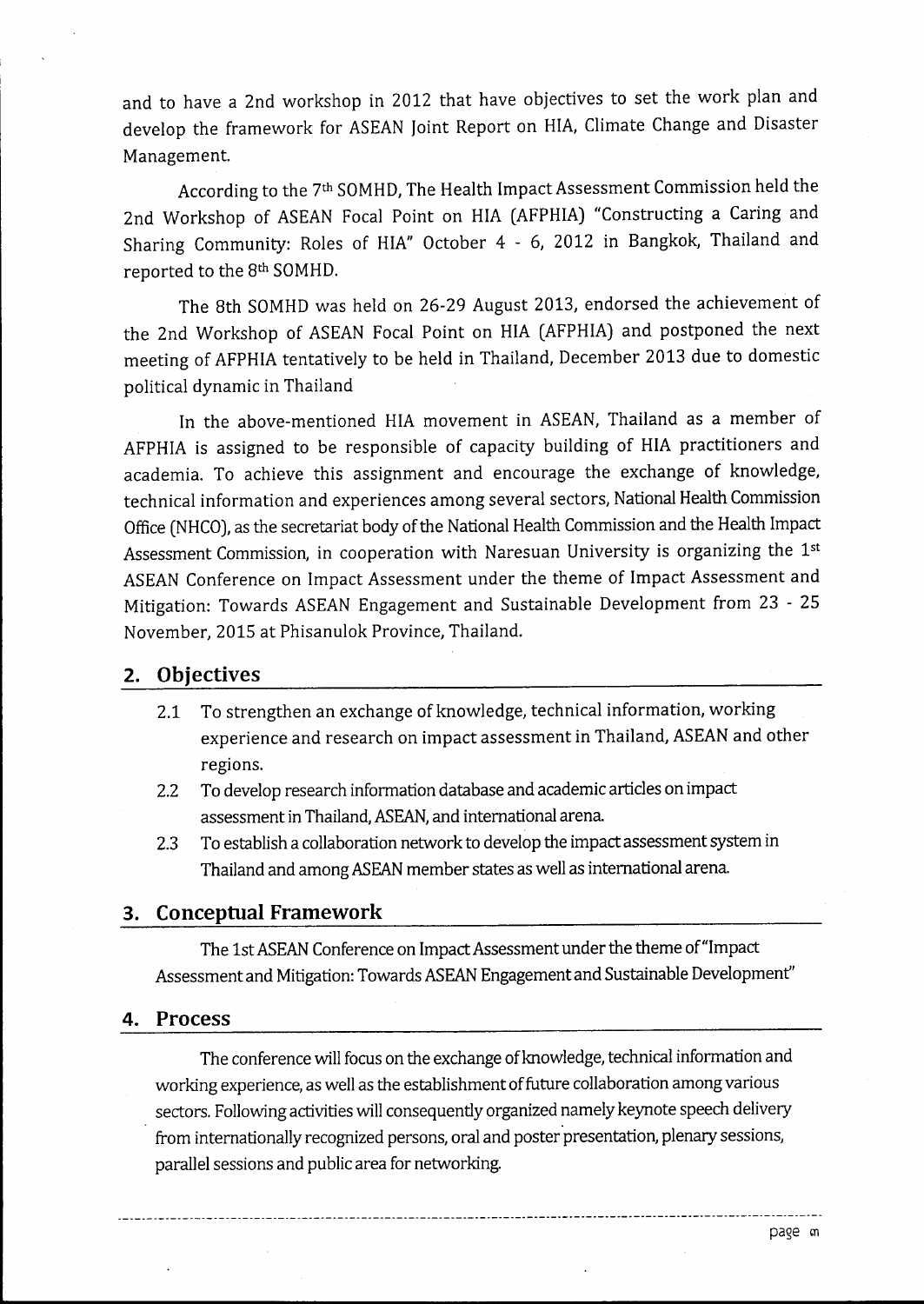## **5. Conference Topics, and Presentation of Academic Work**

- 5.1 Community and Private Enterprise Impact Assessment
- 5.2 Health service
- 5.3 Cross country investment, construction and worker mobilization
- 5.4 Successful PPP cases (potential for opening session)
- 5.5 Health impact assessment
- 5.6 Community health impact assessment
- 5.7 Mining, its impacts and lessons-learned to move forward towards for sustainability
- 5.8 Interplay between health, social, economic and ecological systems
- 5.9 Sustainable development indicators
- 5.10 Sustainable development impact assessment tools
- 5.11 Impact assessment in ASEAN
- 5.12 Monitoring System
- 5.13 Funding for environmental remediation
- 5.14 Strategic Environmental Assessment
- 5.15 Public Participation
- 5.16 Integrated Assessment Trade & Related Policies
- 5.17 Corporate Stewardship & Risk Management
- 5.18 Impact Assessment Law, Policies & Practice
- 5.19 Social impact assessment and cultural heritage
- 5.20 Remediation Engineering and Corrective Action
- 5.21 Quantitative Health and Ecological Risk Assessment
- 5.22 Risk Perception
- 5.23 Risk Communication
- 5.24 Economics of Risk Management
- 5.25 Risk Insurance
- 5.26 Impact Assessment and Mitigation of Solid and Industrial Waste Management
- 5.27 Occupational Health Assessment
- 5.28 Environmental Health Management

## **6. ABSTRACTInformation**

- 6.1 Only abstracts written in English will be accepted.
- 6.2 The abstract itself must contain no more than 250 words.
- 6.3 CAPITALIZE the entire title and UNDERLINE the name of author who will present the paper. Abbreviations must not be used in the title. After the title, list the author's names and institutional affiliations; OMIT degrees, titles, institutional appointments, address and zip code. The text should be typed using single spacing. Do not indent the title and each paragraph.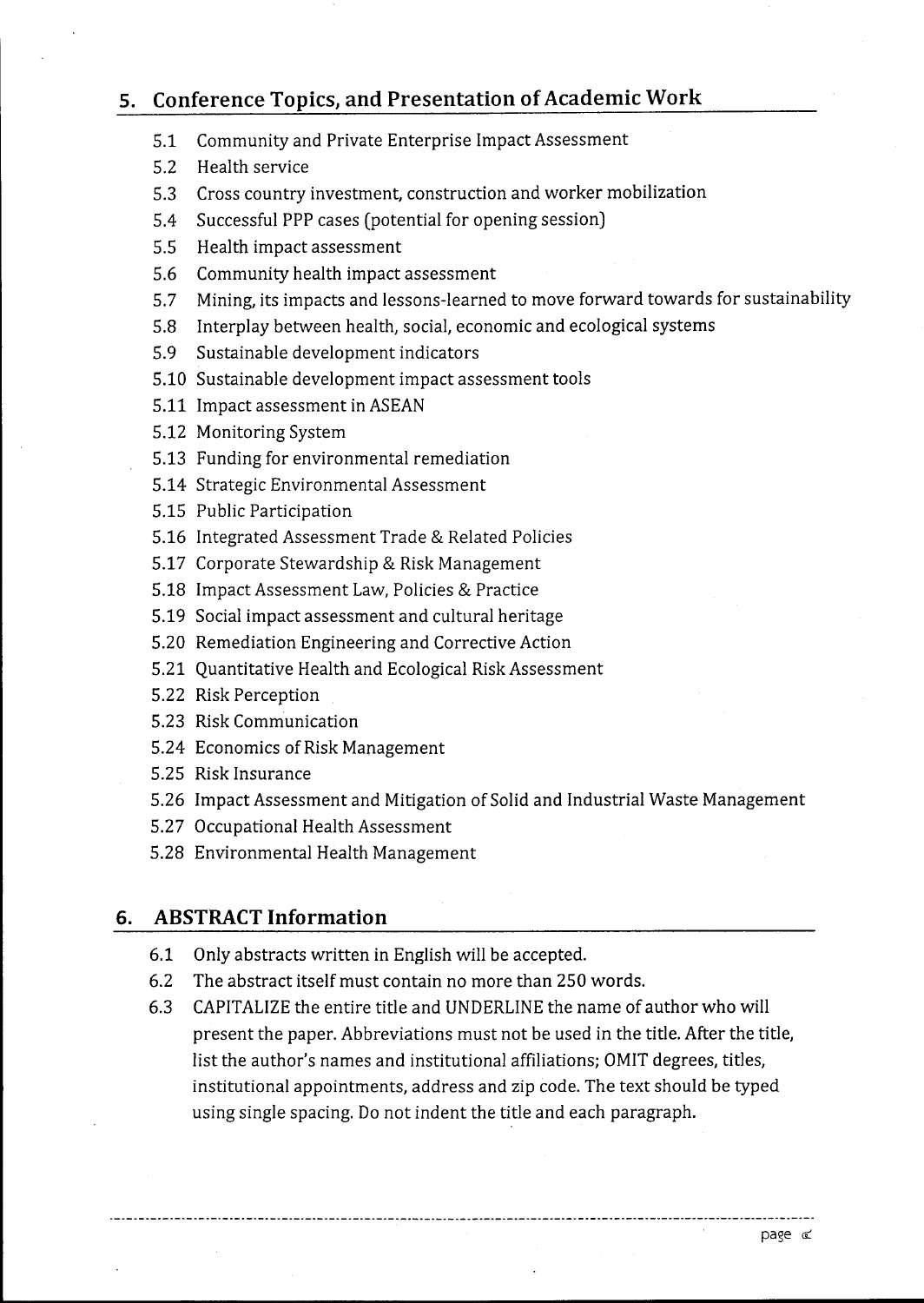- 6.4 Abbreviations must be defined by placing them in parentheses after the full word the first time they appear. Use numerals to indicate numbers except when beginning sentences.
- 6.5 Abstract will appear exactly as submitted. Abstract with smudges, errors, misspellings, incorrect hyphenations, faint typing, etc. (or not conforming to the prescribed rules) will require retyping at the author's expense
- 6.6 CHECK ONE KEY WORD in the abstract submission form, which best categorizes the subject of the abstract.
- 6.7 The abstract will be considered and publish on the congress book after the registration complete.
- *6.8 Deadlinefor submission* is *August 31,2015.*
- 6.9 Please submit your abstract online and specify the type of abstract (oral/poster presentation). Ifyou have any problem in submitting the abstract please contact *iath2015thailand@gmail.com.*

# ABSTRACT SUBMISSION

| Please type or use BLOCK LETTERS |                                                                                         |          |                   |                                    |
|----------------------------------|-----------------------------------------------------------------------------------------|----------|-------------------|------------------------------------|
| Personal Information             |                                                                                         |          |                   |                                    |
|                                  | Author's Title* GDr. OProf. OAssoc. Prof. OAsst. Prof. OMr. OMrs. OMs. OOther (specify) |          |                   |                                    |
| Author's Full Name* First Name   |                                                                                         | Mid.Name |                   | Last Name                          |
|                                  |                                                                                         |          |                   |                                    |
|                                  | Session* $\vert$ - choose -                                                             | v        |                   |                                    |
| Institute Mailing Address        |                                                                                         |          |                   |                                    |
| Institution*                     |                                                                                         |          |                   |                                    |
| Address*                         |                                                                                         |          |                   |                                    |
| Road*                            |                                                                                         |          |                   |                                    |
| City *                           |                                                                                         |          | State *           |                                    |
| Post Code*                       |                                                                                         |          |                   |                                    |
| Country* Thailand                |                                                                                         | v        |                   |                                    |
| Office/Contact Tel*              |                                                                                         |          | Home Tel          |                                    |
| Mobile Tel                       | Tourn - Area Chollines, etc. ed.                                                        |          | Fax               | Chuning - Alse Cop Copez required  |
| E-mail*                          | Country - Area Cop Copes required in                                                    |          | E-mail (optional) | Country + Area Olty Codes required |